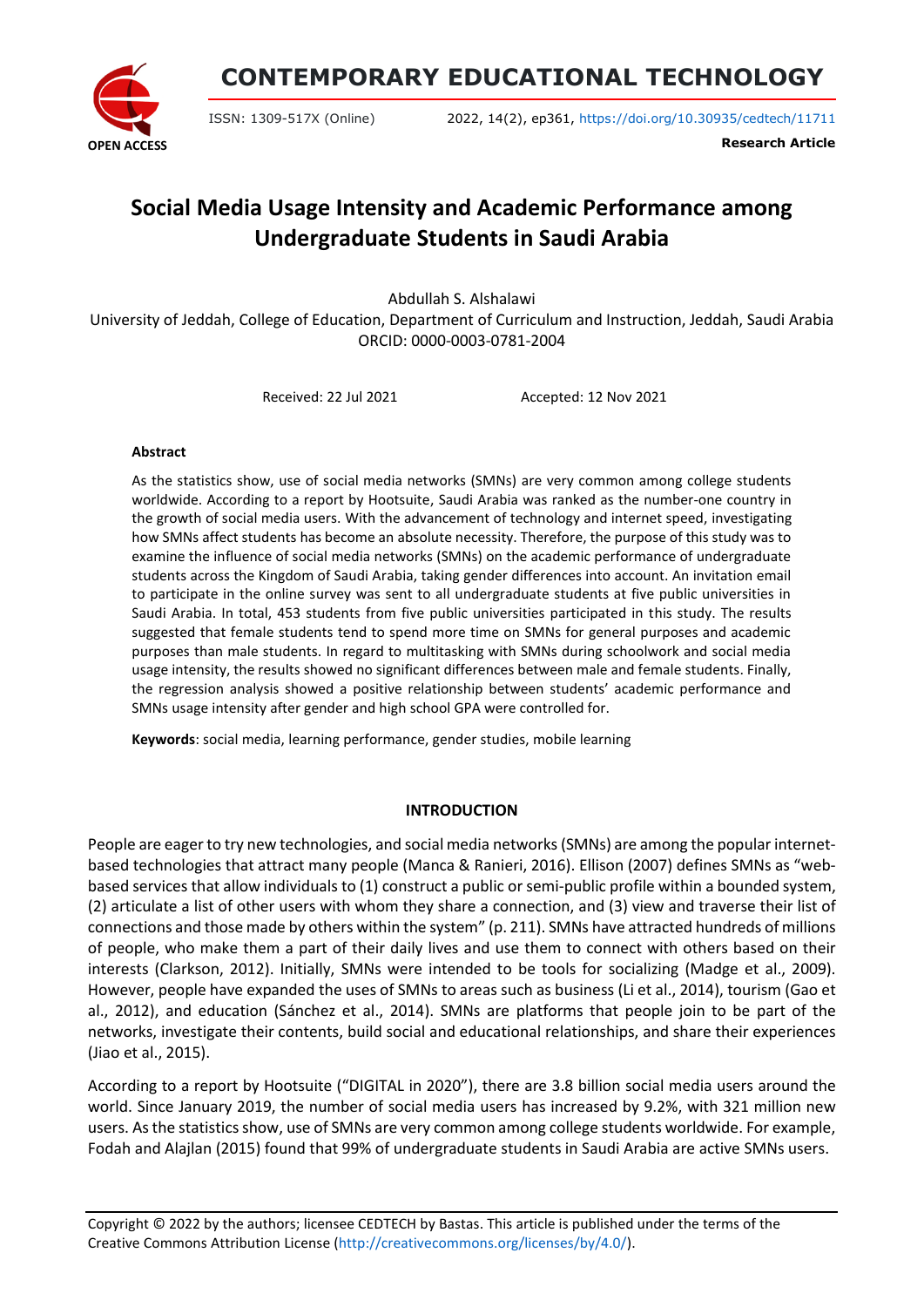The same Hootsuite report ranked Saudi Arabia as the number-one country in the growth of social media users. Saudi Arabia is experiencing rapid growth in information and communications technology (ICT) infrastructure. With this growth and expansion in ICT, SMNs usage is increasing. Saudi Arabia is one of the developing countries that allocates a significant portion of its budget to education. However, with the advancement of technology and internet speed, investigating how SMNs affect students has become an absolute necessity. In particular, the impact of SMNs use on academic performance needs to be studied. The purpose of this study is to determine how SMNs usage affects academic performance.

## **LITERATURE REVIEW**

This growing phenomenon, SMNs usage among students, has inspired many educators in the past two decades to conduct research to investigate the potential influence that this new technology may have on educational outcomes (Glogocheski, 2015; Haddad, 2012; Junco, 2015; Karpinski et al., 2013; Kashif, 2013; Michikyan et al., 2015; Paul et al., 2012). As do any technologies that emerge, SMNs have advantages and disadvantages. One of the advantages that various studies have emphasized is that SMNs provide an additional space for students to collaborate and interact outside the classroom (Junco et al., 2012). However, one of the most obvious disadvantages that researchers have identified is that SMNs can waste a lot of students' time (Haddad, 2012).

Much research has been done worldwide to investigate the relationship between academic performance and the use of SMNs as whole or of one network in particular, such as Facebook. Most of these studies found a negative relationship between SMNs use and academic performance (Alam & Aktar, 2021; Alexander, 2012; Ddungu et al., 2021; Ellis et al., 2010; Glass et al., 2013; Glogocheski, 2015; Haddad, 2012; Hyatt, 2011; Junco, 2015; Karpinski et al., 2013; Kashif, 2013; Michikyan et al., 2015; Paul et al., 2012; Raza et al., 2020; Skiera et al., 2015). For example, Karpinski et al. (2013) conducted a study to compare two samples from two different continents, one from the United States (n = 451) and the other from Europe (n = 406). They found a significant negative relationship between time spent on SMNs and students' GPAs in both samples, with the American sample being more significant. Moreover, Paul et al. (2012) surveyed 340 undergraduate students enrolled in business school courses in the United States. They concluded that students' academic performance was negatively influenced by time spent on SMNs. At a university in Finland, Kashif (2013) conducted a study on undergraduate students, and he also found a negative relationship between the use of Facebook and academic performance.

However, a few studies have found no relationship between the use of SMNs and academic performance (Ahmed & Qazi, 2011; Alwagait et al., 2015; Hargittai & Hsieh, 2010; Kabre & Brown, 2011; Lubis et al., 2012). Alwagait et al. (2015) carried out an investigation to assess the relationship between time spent on SMNs and students' GPAs. They surveyed 104 students and found no linear relationship between them. Similarly, Kabre and Brown (2011) could not find a relationship between the number of hours spent on Facebook and academic performance. We were able to identify only two studiesthat found a positive relationship between students' academic performance and SMNs use (Ali et al., 2021; Ainin et al., 2015). Ainin et al. (2015) studied the impact of Facebook use on the academic performance of 1,165 Malaysian university students. They concluded that increased Facebook use is likely to have a positive influence on students' academic performance.

Gender has historically been an important factor in the communication and information technology divide (Alnjadat et al., 2019; Bain & Rice, 2006; Cotten et al., 2009; Jackson et al., 2001; Kimbrough et al., 2013). Even though gender no longer plays a significant role in overall technology access and use, gender differences still exist in the use of particular types of modern technology and multitasking with schoolwork (Khan, 2017; Kimbrough et al., 2013; Kircaburun et al., 2020; Sheldon & Bryant, 2016). For example, Kimbrough et al. (2013) conducted a study to investigate gender differences in the use of SMNs. They found that female undergraduate students use SMNs for educational purposes more than males. Alnjadat et al. (2019) found that male students were more addicted to SMNs than female students. Junco and Cotten (2012) found that males used mobile phones for recreational uses such as gaming, photos, and video more than females.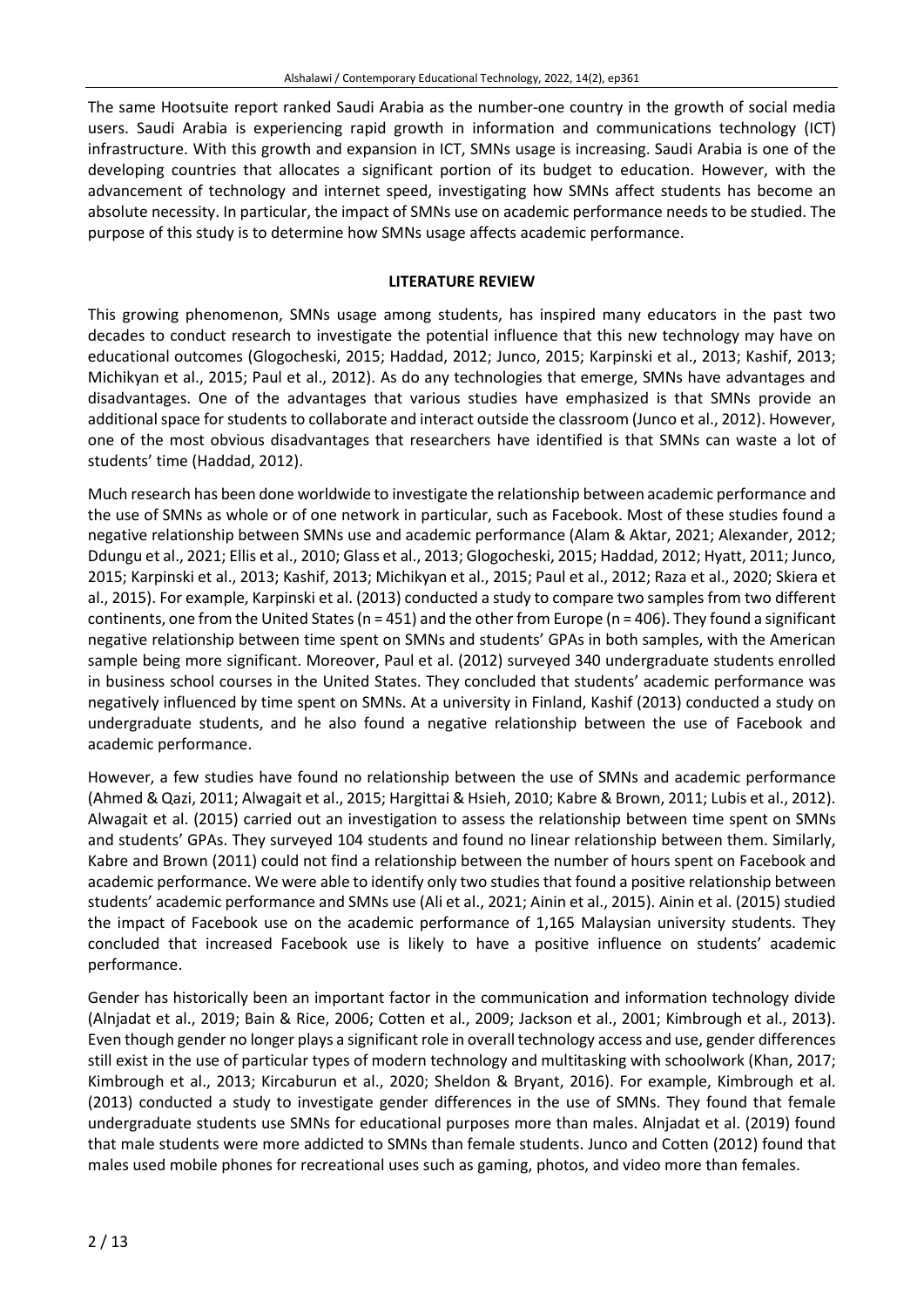Much of the previous research that considers SMN multitasking during schoolwork among undergraduate students has not focused on gender differences (Bowman et al., 2010; Junco & Cotten, 2012; Karpinski et al., 2013; Lau, 2017). Research among middle school students has shown that gender influences multitasking behavior (Foehr, 2006; Rideout et al., 2010). Rideout et al. (2010) reported that female middle school students are more likely to report multitasking than males. The same finding was obtained by Foehr (2006) in a sample of 14- to 16-year-olds. This study makes a primary contribution by investigating the gender differences in multitasking with SMNs during schoolwork among undergraduate students.

Higher education in Saudi Arabia is unique, as K-12 and higher education are segregated by gender. According to the Ministry of Education, there are 27 public universities and 10 private universities for both genders and one university for females only. While many researchers have investigated the effect of SMNs on academic performance worldwide, only one study on the influence of SMNs in Saudi Arabia has been identified (Alwagait et al., 2015). The study did not provide much information about the participants, such as gender or level of education. A detailed study that pays attention to student characteristics known to influence the use of SMNs in Saudi Arabia is missing, and this study aims to bridge this gap in the extant literature. The scope of this paper is the influence of SMNs on academic performance among undergraduate students across the Kingdom of Saudi Arabia, taking gender differences and high school GPA into account.

## **Social Capital**

In 1988, Coleman (1988) introduced the theory of social capital as he explored the influence of family, friends, and community on the individual. According to Coleman (1988), social capital describes the diverse resources that individuals gain from their interactions and relationships with others. These resources can be in the form of, for example, information, motivations, financial support, or norm. The term social capital often refers to the healthy resources that assist individuals in achieving desirable goals. The theory indicates that "just as physical capital and human capital facilitate productive activity, social capital does as well. For example, a group within which there is extensive trustworthiness and extensive trust is able to accomplish much more than a comparable group without that trustworthiness and trust" (Coleman, 1988, p. 101).

Many studies have found social capital to be a success factor for humans in various sectors. The theory suggests that families and communities who have healthy and supportive environments that enrich their members' social capital are more likely to produce successful individuals. In education, many researchers have examined the influence of social capital on educational outcomes (Bauer et al., 2007; Coleman, 1988; Dufur et al., 2013; Ellison et al., 2007; Lindfors et al., 2017; Sun, 1999; Unlusoy et al., 2013). Coleman (1988) studied the influence of family-student relationships and community-student relationships on academic performance. He concluded that students with strong social capital with their families and/or communities were less likely to drop out of school than those who had weak social capital.

In the past, obstacles such as time, location, and language have restricted interactions between people. The revolution of technology in the past few decades has enabled humans to tackle these obstacles and make more interactions possible. The internet, for example, facilitates new types of relationships among browsers and enables them to interact with others regardless of location. SMNs help to maintain and expand these interactions and relationships. Thus, these innovative technologies are useful tools for maintaining and increasing social capital. As Ellison et al. (2007) argued, some features of Facebook enable users to strengthen their weak ties with others, which in turn increases their social capital. On the other hand, the accessibility and usability of SMNs have led the current generation of students to spend a great deal of their time using SMNs, which in turn might affect the time they spend preparing for class and their academic performance in the long run. The MSNs is a *real double-edged sword* as claimed by Smith (2016). Thus, the purpose of this study was to examine the influence of SMNs on the academic performance of undergraduate students.

As discussed in the previous section, previous studies have found that some demographic variables are important to consider when examining SMNs use and academic performance. The objectives of this study are to (1) investigate gender differences in the use of SMNs and (2) examine the relationship between SMNs usage intensity and academic performance, taking gender differences and high school GPA (HSGPA) into account. The following research questions guided this study: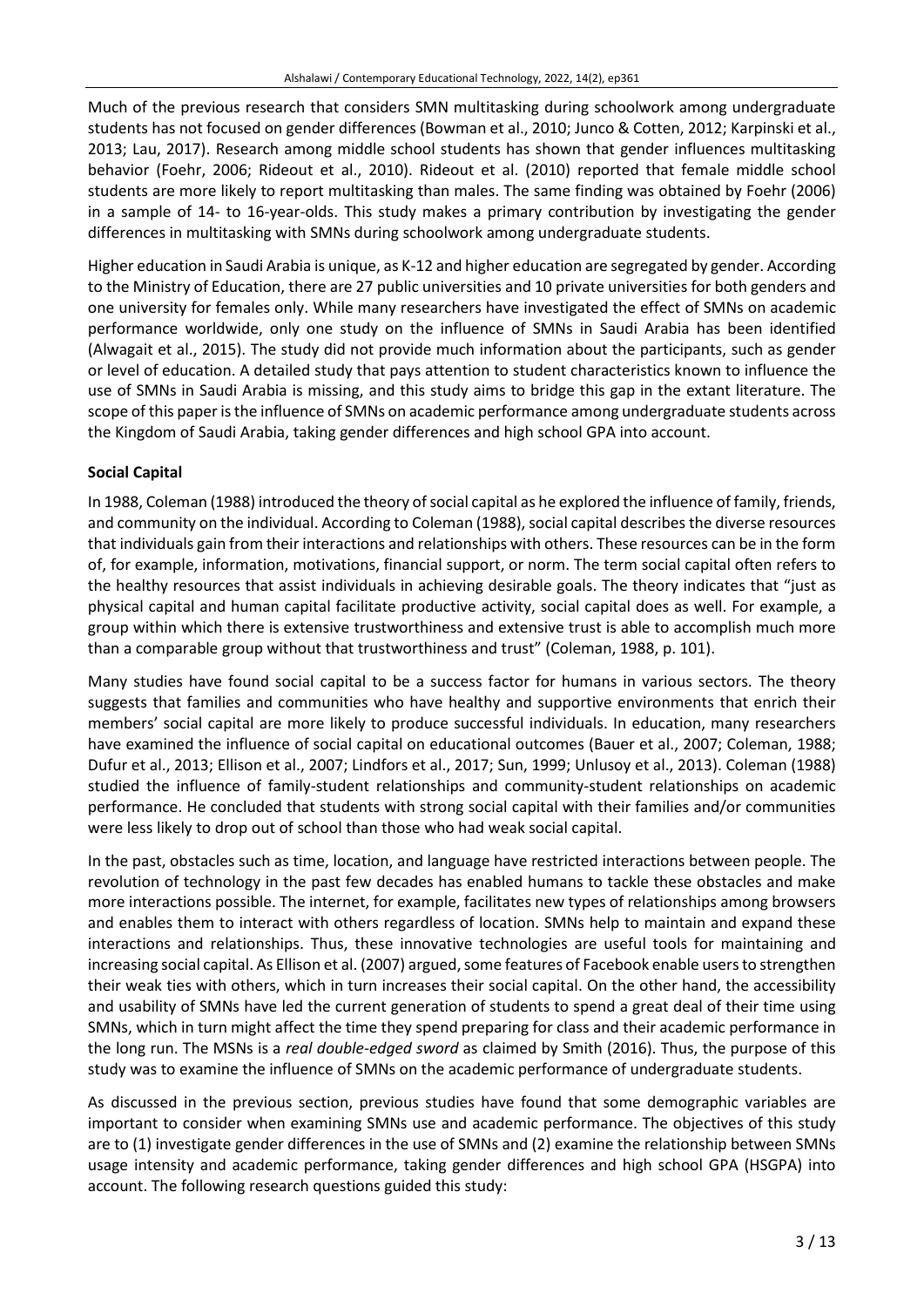- 1. Is there a gender difference in the time spent on SMNs for general purposes (TSMNG)?
- 2. Is there a gender difference in the time spent on SMNs for academic purposes (TSMNA)?
- 3. Is there a gender difference in multitasking (using SMNs during schoolwork) (MDS) and SMNs usage intensity (SMNUI)?
- 4. Is there a relationship between SMNs usage intensity and academic performance?

#### **SAMPLE DATA COLLECTION**

An invitation email to participate in the online survey was sent to all undergraduate students through the Deanship of Information Technology at five public universities in Saudi Arabia. One month later, a second reminder was sent. Data were collected in fall 2019. The sample consisted of 453 students.

#### **Instrumentation**

The independent variables were SMNs Usage Intensity (SMNUI), Multitasking During Schoolwork (MDS), Time spent on SMNs for General purposes (TSMNG), and Time spent on SMNs for Academic purposes (TSMNA). The dependent variable was academic performance. A pull-down menu on the survey was used to allow students to select the hours and minutes spent on SMNs for general purposes and the time spent on SMNs preparing for class. Academic performance was evaluated with a single item: The participants were required to provide their current GPAs. Because the first language of the participants was Arabic, the survey was translated into Arabic. The translation processinvolved bilingual reviewers and back-translation to make sure that both versions were equivalent.

#### **SMNs Usage Intensity**

The researcher adopted an existing instrument that has been used to measure SMSs usage intensity by many studies (Ainin et al., 2015; Ellison et al., 2007; Ross et al., 2009) and reflects high internal consistency (.87). For example, Ainin et al. (2015) used this instrument to measure Facebook usage intensity. The instrument consists of five items: "Social media networks are part of my everyday activity," "I feel I am part of the social media community," "I am proud to tell people I am using social media networks," "Social media networks have become part of my daily life," and "I would be upset if social media networks shut down." The participants were required to answer all the items using a 5-point Likert scale ranging from 1 strongly disagree to 5 strongly agree. Cronbach's alpha was used to assess the internal consistency of the SMNs intensity scale. the Cronbach's alpha for usage intensity in this study was .76.

## **Multitasking**

To measure multitasking during schoolwork, the researcher used a scale developed by Lau (2017). The scale has been used in some studies and reflects high internal consistency. The scale consists of the following items: "I use social media in the classroom," "I open my social media accounts during the lecture," "I remain online with my social media site(s) while doing homework," and "I multitask with my social media account while studying." The items were rated on a 5-point Likert-type scale (5 = *never*, 4 = *rarely*, 3 = *sometimes*, 2 = *often*, 1 = *always*).

#### **RESULTS**

## **Descriptive Statistics**

Undergraduate students from five public Saudi universities participated in this study. Sixty percent of those who took the survey were male. The age of the participants ranged from 18 to 25. Thirty-eight percent of students in the sample were freshmen, 25% were sophomores, 30% were juniors, and 7% were seniors. In terms of nationality, the majority (95%) were Saudis. The demographics of the participants, particularly in relation to gender, age, and nationality, are quite representative of the undergraduate student population in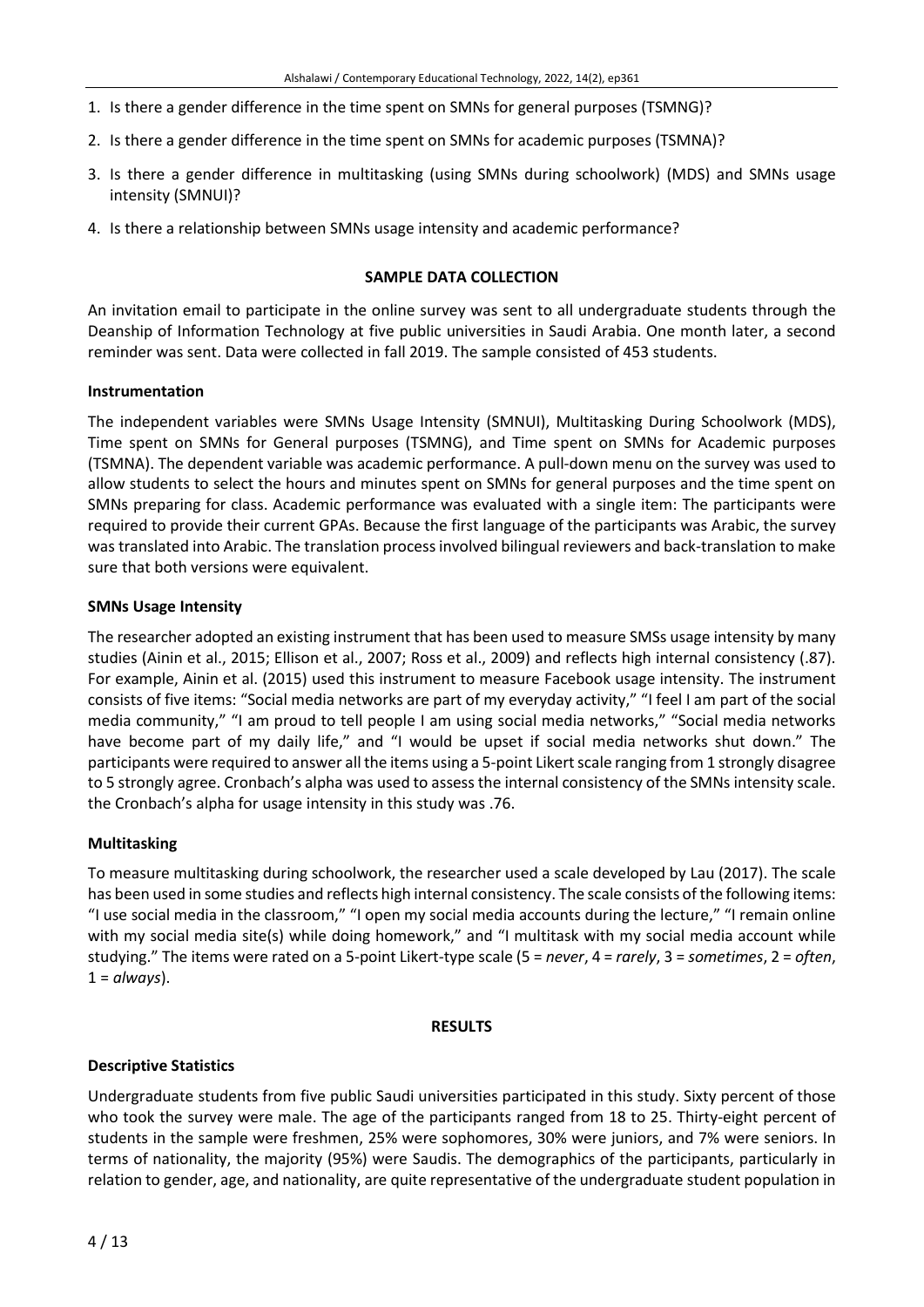Saudi public universities. The average HSGPA in the sample was 92.55 out of 100 (SD 6.8), and the average college GPA was 3.21 (SD 0.61).

As shown in **Figure 1**, Snapchat was the most popular app used for general purposes (33.1%), followed by Twitter (22.3%), WhatsApp (19.9%), and Instagram (11.3%). In terms of academic purposes, WhatsApp was the most used app among students (60.9%), followed by YouTube (22.1%) (see **Figure 2**). **Table 1** provides the means and standard deviations of the study variables. Students spent an average time of 198 minutes (SD 86.19) per day on SMNs for general purposes and an average time of 74 minutes (SD 72.45) per day on SMNs for academic purposes.











| Variable                                | Reliability Cronbach's alphas | Mean    | SD     |
|-----------------------------------------|-------------------------------|---------|--------|
| <b>HSGPA</b>                            |                               | 92.55   | 6.80   |
| <b>GPA</b>                              |                               | 3.20    | 0.61   |
| Time spent on SMN for general purposes  |                               | 197 min | 86.19  |
| Time spent on SMN for academic purposes |                               | 73 min  | 72.54  |
| Time spent preparing for class          |                               | 116 min | 112.23 |
| SMNUI                                   | 0.78                          | 2.05    | 0.65   |
| MDS.                                    | 0.84                          | 3.19    | 0.91   |
| $N = 453$                               |                               |         |        |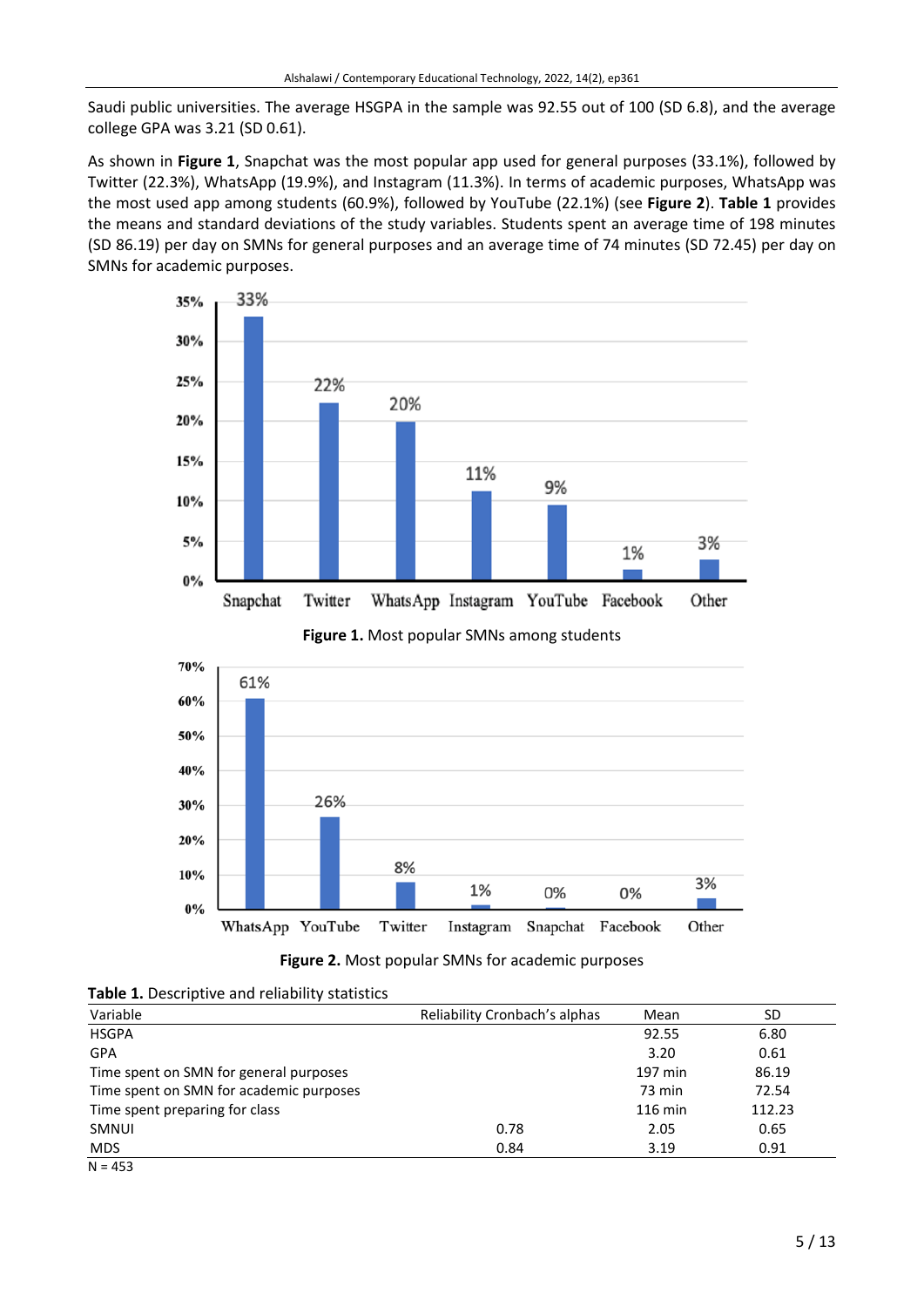Cronbach's alpha was used to assess the internal consistency of the SMNs intensity scale and multitasking scale. As presented in **Table 1**, the Cronbach's alpha for usage intensity was .76 and .84 for multitasking. The scores for the SMNs usage intensity (SMNUI) scale were determined using a 5-point Likert-type scale (5 = *strongly disagree*, 4 = *disagree*, 3 = *neutral*, 2 = *agree*, 1 = *strongly agree*), with the negative item reversecoded. The mean was 2.44 (SD = .98), which fell between *neutral* (3) and *agree* (2). For the multitasking scale (MDS), the items were rated on a 5-point Likert-type scale (5-*never*, 4-*rarely*, 3-*sometimes*, 2-*often*, 1-*always*), with the negative item reverse-coded.

The mean fell close to *sometimes* (m = 3.19, SD = 0.9). **Table 2** presents the correlation matrix for the study's variables.

## **Time Spent on SMNs for General Purposes**

**Question 1:** Is there a gender difference in the time spent on SMNs for general purposes?

A comparison of time spent on SMNs for general purposes was made based on gender, using a t-test. As presented in **Table 2**, the results revealed that there was a significant difference in time spent on SMNs for general purposes (t  $(451) = -2.86$ , P < .001). Female students (M = 212.15, SD = 81.54) tend to spend more time on SMNs for general purposes than male students ( $M = 188.94$ , SD = 88.2).

| Table 2. Correlation matrix for the study's variables |  |  |
|-------------------------------------------------------|--|--|
|-------------------------------------------------------|--|--|

|              | <b>HSGPA</b> | <b>GPA</b> | <b>TSMNG</b> | <b>TSMNA</b> | <b>MDS</b> | SMNUI     |
|--------------|--------------|------------|--------------|--------------|------------|-----------|
| <b>HSGPA</b> |              | $.348**$   | .025         | $.180**$     | $-0.089$   | $-.033$   |
| <b>GPA</b>   |              |            | $-.043$      | $.122**$     | $-.025$    | .081      |
| <b>TSMNG</b> |              |            |              | $.200**$     | $-160**$   | $-.285**$ |
| <b>TSMNA</b> |              |            |              |              | $-.043$    | $-.054$   |
| <b>MDS</b>   |              |            |              |              |            | $.456**$  |
| SMNUI        |              |            |              |              |            |           |

 $N = 453.$  \*  $p < .05$ , \*\*  $p < .01$ , \*\*\*  $p < .001$ .

## **Time Spent on SMNs for Academic Purposes**

**Question 2:** Is there a gender difference in the time spent on SMNs for academic purposes?

With respect to the time spent on SMNs for academic purposes, a t-test was used to compare the means of the two groups. The analysis showed a significant difference in time spent on SMNs for academic purposes between male and female students (t (451) = -5.39, P < .001) (see **Table 3**). Female students (M = 95.74, SD  $= 80.9$ ) tend to spend more time on SMNs for academic purposes on a daily basis than male students (M  $=$  $95.19$ ,  $SD = 26.28$ ).

## **Gender, Multitasking, and Social Media Usage Intensity**

**Question 3:** Is there a gender difference in multitasking (using SMNs during schoolwork) and SMNs usage intensity?

**Table 3** shows the means of the frequency of multitasking and SMNs usage intensity for male and female students. The results of the t-tests show no significant differences between male and female students in multitasking with SMNs during schoolwork (t (451) = .969, P > .05) or SMNs usage intensity (t (451) = 1.94, P  $> .05$ ).

| Variable               |        | Female    |        | Male  | t(df)            |                 |
|------------------------|--------|-----------|--------|-------|------------------|-----------------|
|                        | М      | <b>SD</b> | M      | SD    |                  | <i>p</i> -value |
| <b>TSMNG (General)</b> | 212.15 | 81.54     | 188.94 | 88.02 | $-2.86(451)$ **  | .004            |
| TSMNA (Academic)       | 95.47  | 80.9      | 59.19  | 26.28 | $-5.39(451)$ *** | .000            |
| <b>MDS</b>             | 3.15   | .93       | 3.23   | .90   | .969(451)        | .333            |
| SMNUI                  | 1.98   | .60       | 2.10   | .69   | 1.94(451)        | .217            |

#### **Table 3.** Gender differences in SMN usage

 $N = 453. * p < .05, ** p < .01, *** p < .001$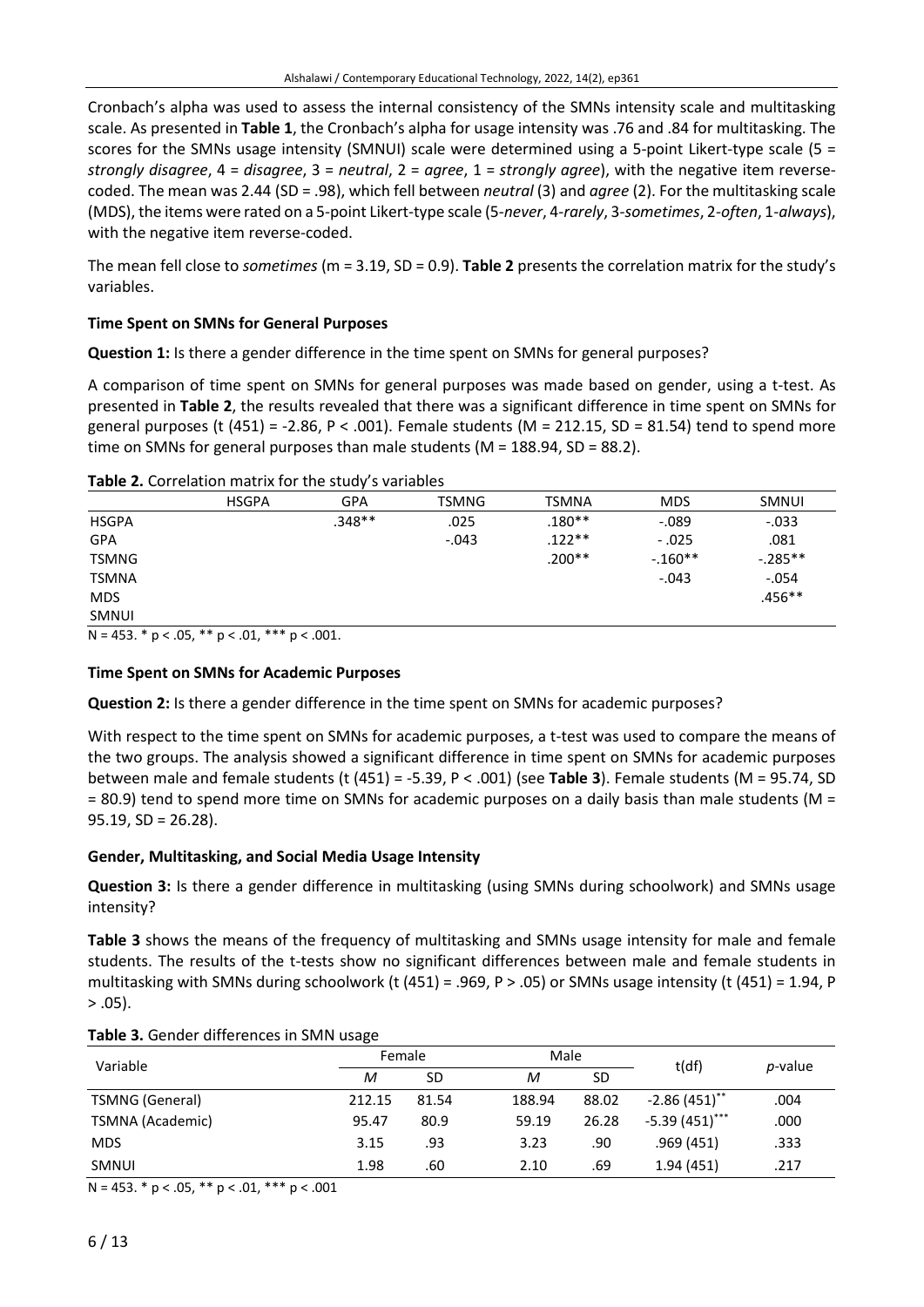#### **SMN Usage Intensity and Academic Performance**

**Question 4:** Is there a relationship between SMNs usage intensity and academic performance?

Hierarchical regression analysis was used to answer this question. Hierarchical regression is a statistical analysis procedure used to determine if the independent variables explain a statistically significant amount of variance in the dependent variable after other variables are accounted for. Gender and HSGPA were entered as the control variables in the first and second blocks. Gender is a nominal variable that cannot be entered directly in a multiple regression analysis. Dummy-variable coding was used to translate nominal data into quantitative data for use in the regression analysis (Cohen et al., 2003). In this study, gender was coded as 1 for male and 0 for female. The data of this study satisfied all six assumptions of multiple regression analysis and multicollinearity.

The hierarchical linear regression predicting overall GPA (*F* = 25.059, *p* < .001, *R* <sup>2</sup> = .143) was significant (see **Table 3**). In block 1, gender was significantly related to GPA (*F* = 11.162, *p* < .01, *R* <sup>2</sup> = .024). Male students had lower GPAs than female students. In block 2, HSGPA was added. The results remained the same as in block 1 in terms of gender, and HSGPA was significantly associated with GPA ( $F = 34.468$ ,  $p < .001$ ,  $R^2 = .024$ ).

As shown in **Table 4**, SMNs usage intensity was entered in block 3. The results indicated that SMNs usage intensity had a significant effect on students' GPAs (*F* = 25.059, *p* < .001, *R* <sup>2</sup> = .143). The results remained the same as in block 2 in terms of gender and HSGPA. Of particular interest was the finding of block 3: SMNs usage intensity was found to be a strong predictor of students' GPAs and explained a significant amount of the variance in the dependent variable.

**Table 4.** Hierarchical regression model exploring how SMNUI predicts overall GPA (N = 453), after controlling for gender and HSGPA

| Independent variables | Block 1 $(\beta)$ | Block 2 $(\beta)$ | Block 3 $(\beta)$ |
|-----------------------|-------------------|-------------------|-------------------|
| Gender (male)         | $-.155$ **        | $-.105"$          | $-.118$ **        |
| <b>HSGPA</b>          |                   | $.333*$           | $.335***$         |
| SMNUI                 |                   |                   | $.103*$           |
| Adjusted $R^2$        | $.022***$         | $.129***$         | $.138***$         |
|                       |                   |                   |                   |

 $\beta$  = Beta, the standardized regression coefficient.  $p < .05$ ,  $p < .01$ ,  $p < .001$ .

## **DISCUSSION**

Thisstudy concerns how SMNs influence academic performance, taking gender differencesinto account. The main research questions were as follows: (1) Is there a gender difference in the time spent on SMNs for general purposes? (2) Is there a gender difference in the time spent on SMNs for academic purposes? (3) Is there a gender difference in multitasking (using SMNs during schoolwork) and SMNs usage intensity? (4) Is there a relationship between SMNs usage intensity and academic performance? SMNs seem to have permeated the everyday lives of undergraduate students in Saudi Arabia. Students who participated in our study spent an average of about three and a half hours a day on SMNs for general purposes. Students also reported spending almost two hours a day on SMNs for academic purposes. Thus, the total time that undergraduate students spend on SMNs daily is about six hours. Snapchat and Twitter were the first and second most commonly used social media platforms among students for general purposes, and WhatsApp and YouTube were the most commonly used for academic purposes.

With regard to gender differences, the results showed a significant association between gender and time spent on SMNs for both academic and general purposes. Female students tend to spend more time on SMNs for general purposes and academic purposes than male students. The difference found in this study can be attributed to the culture and social differences associated with female students in Saudi Arabia, where females generally tend to spend more time at home. Thus, they stay in touch with their relatives, classmates, and friends through SMNs.

This finding is consistent with previous studies, which suggest that women spend more time on SMNs to share, view, comment, and reply than men (Choi et al., 2017; Khan, 2017; Kircaburun et al., 2020; Rideout et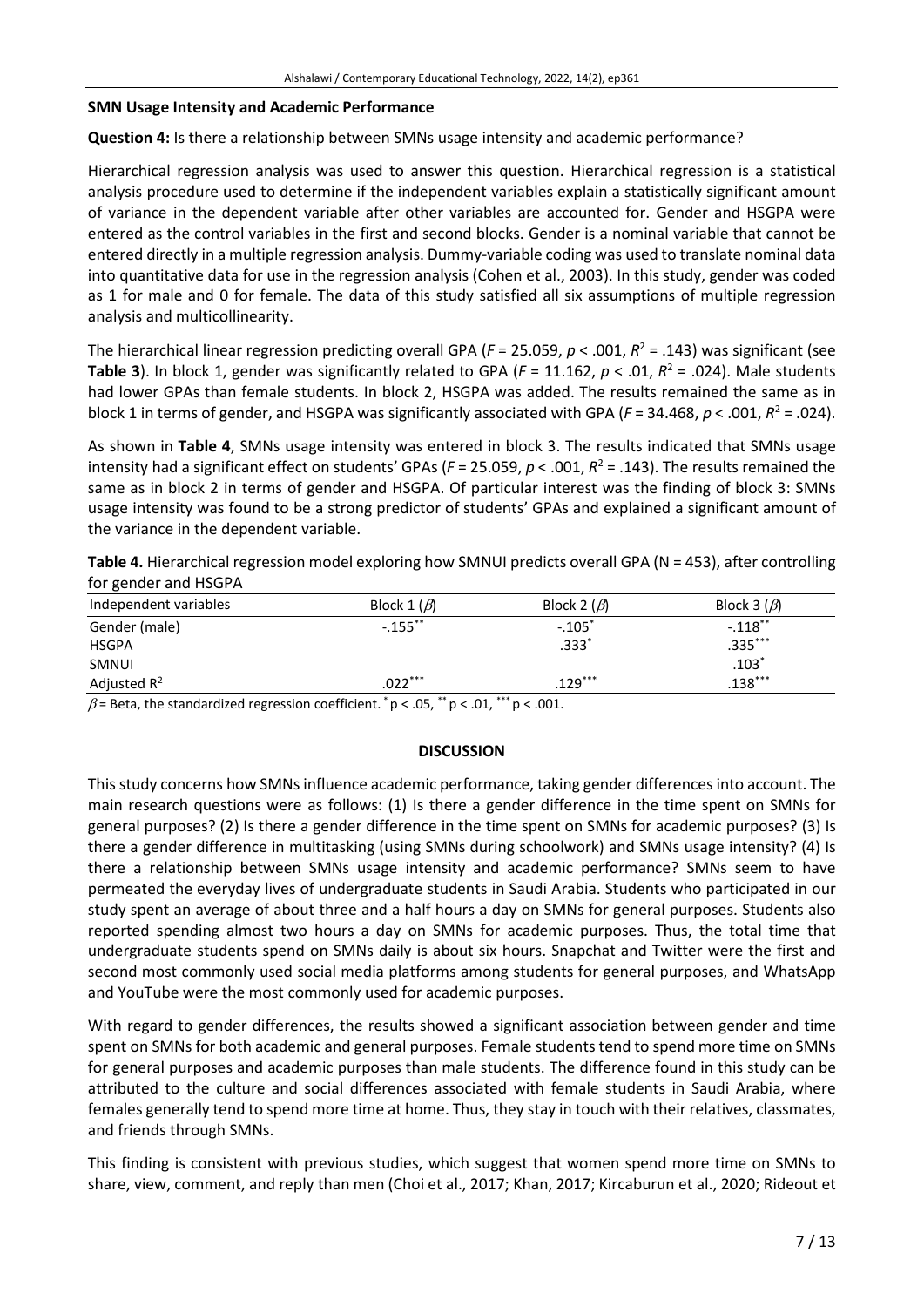al., 2010; Sheldon & Bryant, 2016; Sorokowski et al., 2016). In terms of academic purposes, Ali et al. (2021), Horzum (2016), and Kimbrough et al. (2013) found that women use SMNs for educational purposes more than men. Contrary to this study's findings, Alnjadat et al. (2019), Bauman et al. (2013), and Kasahara et al. (2019) found that male students tend to spend more time using SMNs than female students.

Multitasking with SMNs during schoolwork did not significantly differ by gender, according to the t-test. There is limited research on multitasking during schoolwork for undergraduate students that considers gender differences. Therefore, it is not possible to compare this result to previous studies. However, it is possible to compare this result with studies that consider gender differences in SMN multitasking with other tasks. For example, thisfinding is consistent with that of Ophir et al. (2009) but contradicts other multitasking studies, such as Foehr's (2006) and Jeong and Fishbein's (2007). Foehr (2006) found that females tend to multitask with media more than males. Even though the findings of this study showed gender differences in time spent using SMNs, there was no gender difference in multitasking behavior. In general, the findings are consistent with previous findings showing greater use of SMNs by females.

In regard to research question four, the results showed a positive relationship between students' academic performance and SMNs usage intensity (i.e., the higher the usage, the better they performed). This finding is in agreement with the studies by Ali et al. (2021) and Ainin et al. (2015). However, it contradicts most past studies, which have reported that higher usage of SMNs results in lower academic performance (Alam & Aktar, 2021; Ddungu et al., 2021; Ellis et al., 2010; Gabre & Kumar, 2012; Junco, 2015; Junco & Cotten, 2012; Karpinski et al., 2013; McLoughlin & Lee, 2010; Raza et al., 2020; Tess, 2013; Wohn & LaRose, 2014) and other studies that reported no effect on students' performance (Ahmed & Qazi, 2011; Alwagait et al., 2015; Hargittai & Hsieh, 2010; Kabre & Brown, 2011; Lubis et al., 2012).

A plausible explanation for this result can be explained by the social capital theory. For illustration, SMNs are tools that help students maintain and increase social capital, which in turn positively influence their performance as many researchers have found that (Dufur et al., 2013; Ellison et al., 2007; Lindfors et al., 2017; Sun, 1999; Unlusoy et al., 2013). These contradictions in the literature could be due to some other factors (e.g., the inability to understand SMN complexities, the different purposes that students use SMNs for, or cultural differences).

## **CONCLUSIONS**

This study examined the gender differences in SMN use and the relationship between SMN usage intensity and academic performance among undergraduate students in Saudi Arabia. It found that female students tend to spend more time on SMNs for general purposes and academic purposes than male students. It also found that multitasking did notsignificantly differ by gender. Finally, after gender and HSGPA were controlled for, the regression analysis showed a positive relationship between students' academic performance and SMNs usage intensity. This finding contradicts most of the previous studies, which were conducted in different countries, as indicated in the discussion.

This study has several limitations. First, the results of the analysis in this study represents only the trends observed during that period of time. Second, the sample used in this study was limited to five public universitiesin Saudi Arabia. Thus, the findings ofthe study cannot be generalized to other universities. Finally, this study used self-report measures. Future research may consider another approach to examine the influence of SMNs on academic performance. Moreover, future research may consider examining the influence of social media networks usage intensity on academic performance, taking purposes of usage, type of social media networks, and cultural differences into account.

**Funding:** This work was funded by the University of Jeddah, Saudi Arabia, under grant No. (UJ-20-DR 68). The author, therefore, acknowledge with thanks the University technical and financial support.

**Declaration of interest:** Author declares no competing interest.

**Data availability:** Data generated or analysed during this study are available from the author on request.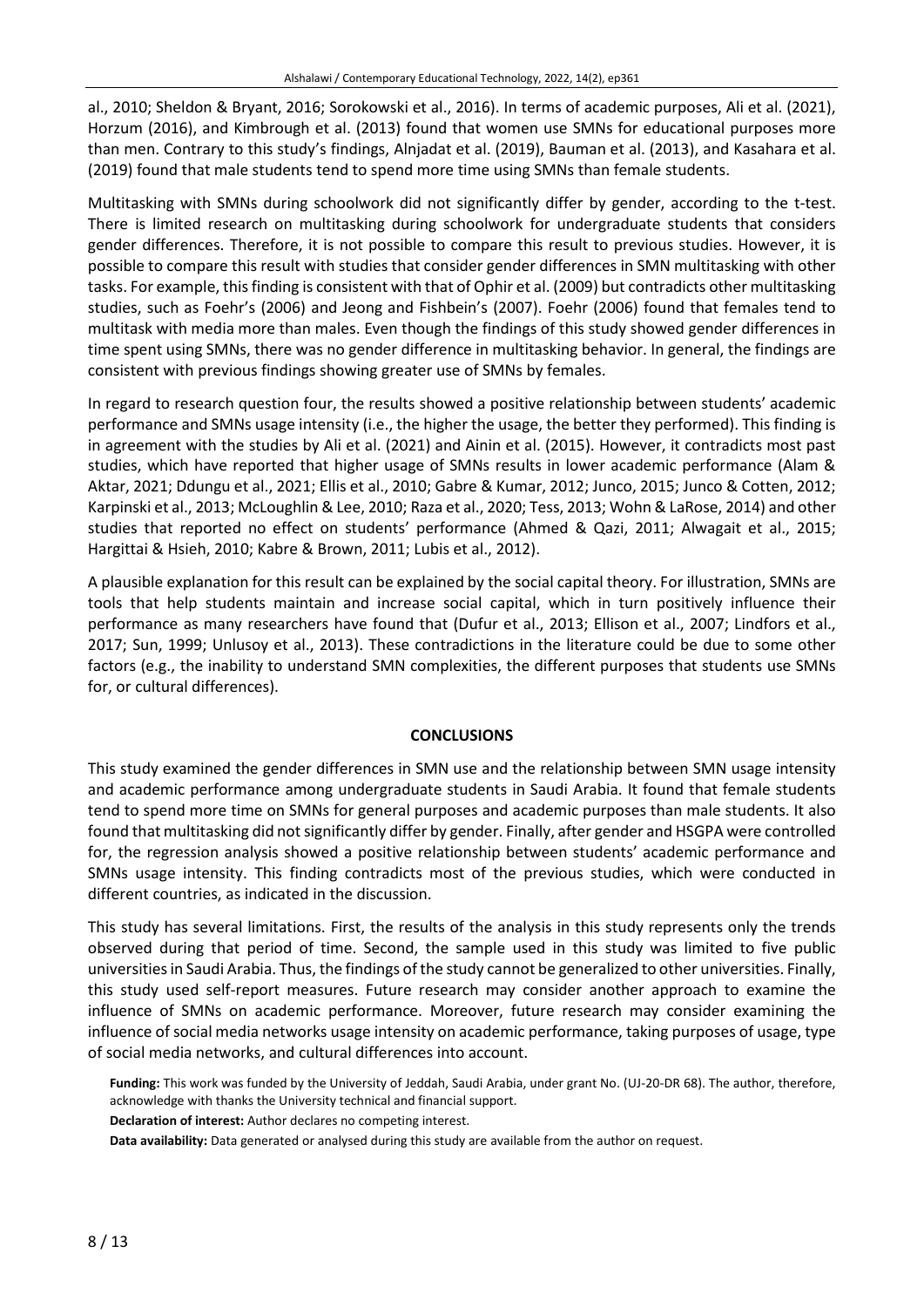#### **REFERENCES**

- Ahmed, I., & Qazi, T. F. (2011). A look out for academic impacts of Social Networking Sites (SNSs): A student based perspective. *African Journal of Business Management, 5*(12), 5022-5031. <https://doi.org/10.5897/AJBM11.595>
- Ainin, S., Naqshbandi, M. M., Moghavvemi, S., & Jaafar, N. I. (2015). Facebook usage, socialization and academic performance. *Computers and Education, 83*, 64-73. [https://doi.org/10.1016/j.compedu.](https://doi.org/10.1016/j.compedu.2014.12.018) [2014.12.018](https://doi.org/10.1016/j.compedu.2014.12.018)
- Alam, M. S., & Aktar, H. (2021). The effect of social media on student academic performance: A case study at the Islamic University of Bangladesh. *International Journal on Transformations of Media, Journalism & Mass Communication,* 6(1), 26-44.
- Alexander, C. M. (2012). *Facebook usage and academic achievement of high school students: A quantitative analysis* [PhD Thesis, Pepperdine University].
- Ali, S., Qamar, A., Habes, M., & Al Adwan, M. N. (2021). Gender discrepancies concerning social media usage and its influences on students academic performance. *Utopía y praxis latinoamericana: revista internacional de filosofía iberoamericana y teoría social* [Latin American Utopia and Praxis: International Journal of Ibero-American Philosophy and Social Theory], *26*(1), 321-333. <https://doi.org/10.5281/zenodo.4556283>
- Alnjadat, R., Hmaidi, M. M., Samha, T. E., Kilani, M. M., & Hasswan, A. M. (2019). Gender variations in social media usage and academic performance among the students of University of Sharjah. *Journal of Taibah University Medical Sciences, 14*(4), 390-394. <https://doi.org/10.1016/j.jtumed.2019.05.002>
- Alwagait, E., Shahzad, B., & Alim, S. (2015). Impact of social media usage on students academic performance in Saudi Arabia. *Computersin Human Behavior, 51*, 1092-1097. [https://doi.org/10.1016/j.chb.2014.09.](https://doi.org/10.1016/j.chb.2014.09.028) [028](https://doi.org/10.1016/j.chb.2014.09.028)
- Bain, C. D., & Rice, M. L. (2006). The influence of gender on attitudes, perceptions, and uses of technology. *Journal of Research on Technology in Education, 39*(2), 119-132. [https://doi.org/10.1080/15391523.](https://doi.org/10.1080/15391523.2006.10782476) [2006.10782476](https://doi.org/10.1080/15391523.2006.10782476)
- Bauer, T. N., Bodner, T., Erdogan, B., Truxillo, D. M., & Tucker, J. S. (2007). Newcomer adjustment during organizational socialization: A meta-analytic review of antecedents, outcomes, and methods. *Journal of Applied Psychology, 92*(3), 707-721. <https://doi.org/10.1037/0021-9010.92.3.707>
- Bauman, S., Toomey, R. B., & Walker, J. L. (2013). Associations among bullying, cyberbullying, and suicide in high school students. *Journal of Adolescence, 36*(2), 341-350. [https://doi.org/10.1016/j.adolescence.](https://doi.org/10.1016/j.adolescence.2012.12.001) [2012.12.001](https://doi.org/10.1016/j.adolescence.2012.12.001)
- Bowman, L. L., Levine, L. E., Waite, B. M., & Gendron, M. (2010). Can students really multitask? An experimental study of instant messaging while reading. *Computers & Education, 54*(4), 927-931. <https://doi.org/10.1016/j.compedu.2009.09.024>
- Choi, T. R., Sung, Y., Lee, J., & Choi, S. M. (2017). Get behind my selfies: The big five traits and social networking behaviors through selfies. *Personality and Individual Differences, 109*, 98-101. <https://doi.org/10.1016/j.paid.2016.12.057>
- Clarkson, K. (2012). *Usage of social network sites amongst university students.* GRIN Verlag.
- Coleman, J. S. (1988). Social capital in the creation of human capital. *American Journal of Sociology, 94*, 95- 120. <https://doi.org/10.1086/228943>
- Cotten, S. R., Anderson, W. A., & Tufekci, Z. (2009). Old wine in a new technology, or a different type of digital divide? *New Media & Society, 11*(7), 1163-1186. <https://doi.org/10.1177/1461444809342056>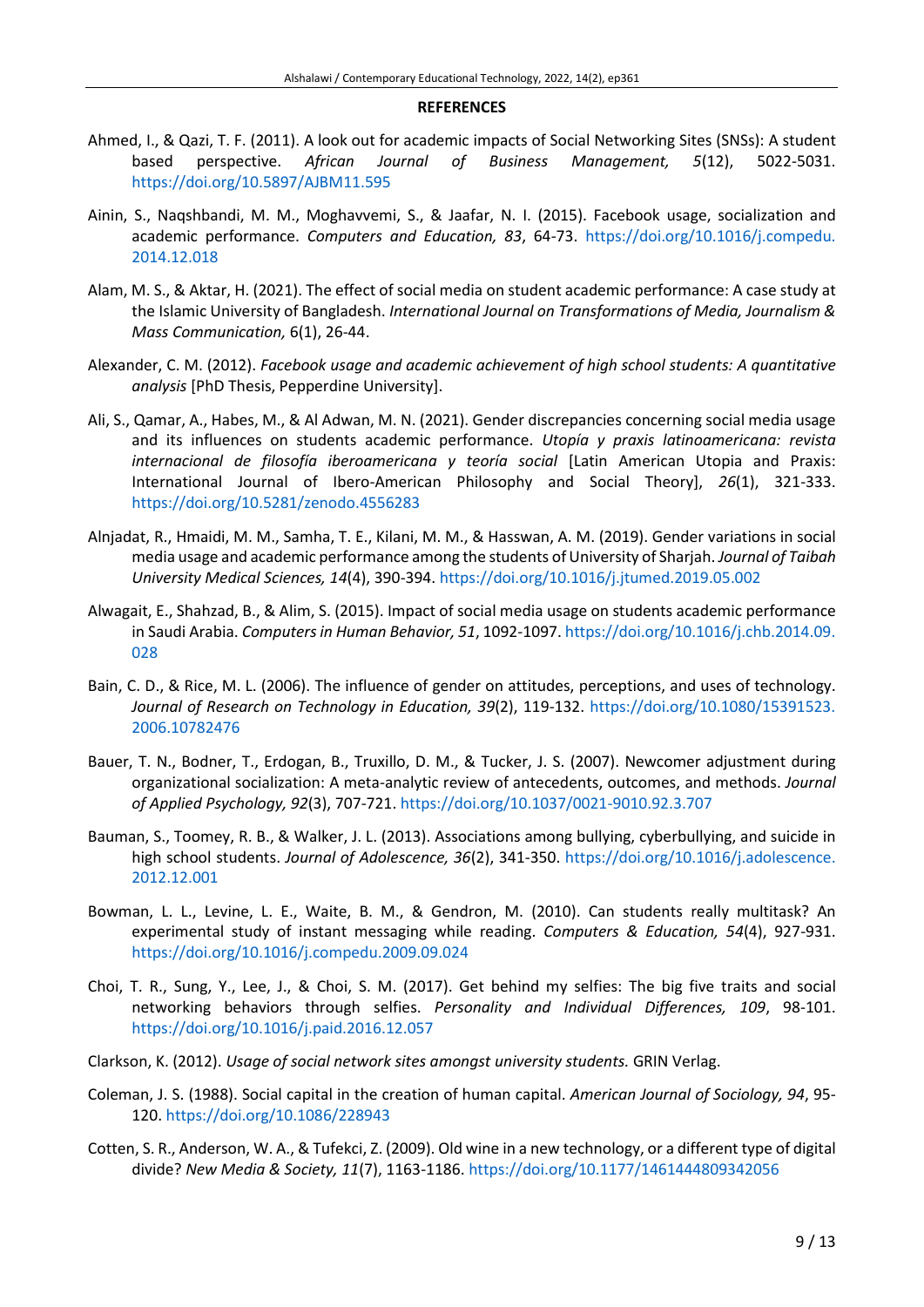- Ddungu, R. M., Nakijoba, R., Awobamise, A., & Merab, A. (2021). Assessment of social media's influence on the academic performance of tertiary intuition student. *Annals of Spiru Haret University. Economic Series, 21*(3), 167-190.
- *DIGITAL in 2020.* (2020). New York: HOOTSUITE. <https://wearesocial.com/digital-2020>
- Dufur, M. J., Parcel, T. L., & Troutman, K. P. (2013). Does capital at home matter more than capital at school? Social capital effects on academic achievement. *Research in Social Stratification and Mobility, 31*, 1- 21. <https://doi.org/10.1016/j.rssm.2012.08.002>
- Ellis, Y., Daniels, B., & Jauregui, A. (2010). The effect of multitasking on the grade performance of business students. *Research in Higher Education Journal, 8*.
- Ellison, N. B., Steinfield, C., & Lampe, C. (2007). The benefits of Facebook "friends:" Social capital and college students' use of online social network sites. *Journal of Computer‐Mediated Communication, 12*(4), 1143-1168. <https://doi.org/10.1111/j.1083-6101.2007.00367.x>
- Fodah, O., & Alajlan, H. (2015). A work in progress survey on mobile learning in higher education in Saudi Arabia. In D. Rutledge & D. Slykhuis (Eds.), *Proceedings of SITE 2015--Society for Information Technology & Teacher Education International Conference* (pp. 3591-3596). Las Vegas, NV, United States: Association for the Advancement of Computing in Education (AACE).
- Foehr, U. G. (2006). Media multitasking among American youth: Prevalence, predictors and pairings. *Henry J. Kaiser Family Foundation.* [https://www.kff.org/other/media-multitasking-among-american-youth](https://www.kff.org/other/media-multitasking-among-american-youth-prevalence-predictors/)[prevalence-predictors/](https://www.kff.org/other/media-multitasking-among-american-youth-prevalence-predictors/)
- Gabre, H., & Kumar, G. (2012). The effects of perceived stress and Facebook on accounting students' academic performance. *Accounting and Finance Research, 1*(2), 87-100. [https://doi.org/10.5430/afr.](https://doi.org/10.5430/afr.v1n2p87) [v1n2p87](https://doi.org/10.5430/afr.v1n2p87)
- Gao, F., Luo, T., & Zhang, K. (2012). Tweeting for learning: A critical analysis of research on microblogging in education published in 2008-2011. *British Journal of Educational Technology, 43*(5), 783-801. <https://doi.org/10.1111/j.1467-8535.2012.01357.x>
- Glass, R., Prichard, J., Lafortune, A., & Schwab, N. (2013). The influence of personality and Facebook use on student academic performance. *Issues in Information Systems, 14*(2), 119-126.
- Glogocheski, S. W. (2015). *Social media usage and its impact on grade point average and retention: An exploratory study to generate viable strategies in a dynamic higher education learning environment* [PhD Thesis, St. John's University].
- Haddad, M. (2012). *Correlation between minutes spent on Facebook and students' GPA.* [https://www.](https://www.marwanhaddad.com/uploads/8/7/3/6/8736941/524_marwan_haddad__research_purposal.pdf) [marwanhaddad.com/uploads/8/7/3/6/8736941/524\\_marwan\\_haddad\\_\\_research\\_purposal.pdf](https://www.marwanhaddad.com/uploads/8/7/3/6/8736941/524_marwan_haddad__research_purposal.pdf)
- Hargittai, E., & Hsieh, Y. P. (2010). Predictors and consequences of differentiated practices on social network sites. *Information, Communication & Society, 13*(4), 515-536. [https://doi.org/10.1080/1369118100363](https://doi.org/10.1080/13691181003639866) [9866](https://doi.org/10.1080/13691181003639866)
- Horzum, M. B. (2016). Examining the relationship to gender and personality on the purpose of Facebook usage of Turkish university students. *Computers in Human Behavior, 64*, 319-328. <https://doi.org/10.1016/j.chb.2016.06.010>
- Hyatt, R. Y. (2011). The influence of time spent by students engaged in co-curricular involvement, online social networking and studying and doing coursework on their academic achievement [Phd Thesis, University of South Florida]. [https://www.semanticscholar.org/paper/The-influence-of-time-spent](https://www.semanticscholar.org/paper/The-influence-of-time-spent-by-students-engaged-in-Hyatt/bdd2e73dfc3006283faf3fc322a3bda44a7e69d4)[by-students-engaged-in-Hyatt/bdd2e73dfc3006283faf3fc322a3bda44a7e69d4](https://www.semanticscholar.org/paper/The-influence-of-time-spent-by-students-engaged-in-Hyatt/bdd2e73dfc3006283faf3fc322a3bda44a7e69d4)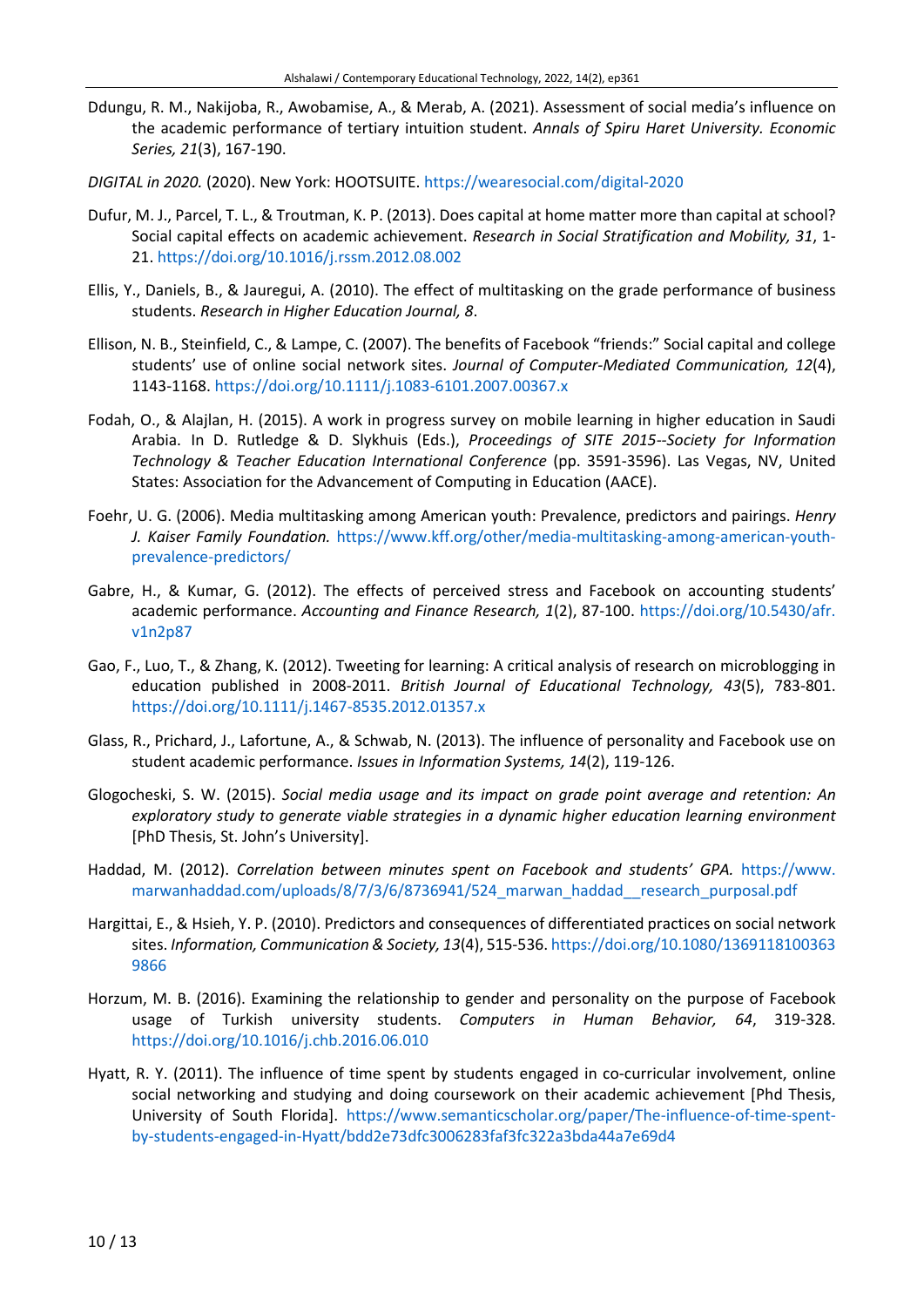- Jackson, L. A., Ervin, K. S., Gardner, P. D., & Schmitt, N. (2001). Gender and the Internet: Women communicating and men searching. *Sex Roles, 44*(5-6), 363-379. [https://doi.org/10.1023/A:101093](https://doi.org/10.1023/A:1010937901821) [7901821](https://doi.org/10.1023/A:1010937901821)
- Jeong, S., & Fishbein, M. (2007). Predictors of multitasking with media: Media factors and audience factors. *Media Psychology, 10*(3), 364-384. <https://doi.org/10.1080/15213260701532948>
- Jiao, Y., Gao, J., & Yang, J. (2015). Social value and content value in social media: Two ways to flow. *Journal of Advanced Management Science, 3*(4), 299-306. <https://doi.org/10.12720/joams.3.4.299-306>
- Junco, R. (2015). Student class standing, Facebook use, and academic performance. *Journal of Applied Developmental Psychology, 36*, 18-29. <https://doi.org/10.1016/j.appdev.2014.11.001>
- Junco, R., & Cotten, S. R. (2012). No A 4 U: The relationship between multitasking and academic performance. *Computers & Education, 59*(2), 505-514. <https://doi.org/10.1016/j.compedu.2011.12.023>
- Junco, R., Elavsky, C. M., & Heiberger, G. (2012). Putting twitter to the test: Assessing outcomes for student collaboration, engagement and success. *British Journal of Educational Technology, 44*(2), 273-287. <https://doi.org/10.1111/j.1467-8535.2012.01284.x>
- Kabre, F., & Brown, U. J. (2011). The influence of Facebook usage on the academic performance and the quality of life of college students. *Journal of Media and Communication Studies, 3*(4), 144-150.
- Karpinski, A. C., Kirschner, P. A., Ozer, I., Mellott, J. A., & Ochwo, P. (2013). An exploration of social networking site use, multitasking, and academic performance among united states and European university students. *ComputersinHuman Behavior, 29*(3), 1182-1192. <https://doi.org/10.1016/j.chb.2012.10.011>
- Kasahara, G. M., Houlihan, D., & Estrada, C. (2019). Gender differences in social media use and cyberbullying in Belize: A preliminary report. *International Journal of Psychological Studies, 11*(2), 32-41. <https://doi.org/10.5539/ijps.v11n2p32>
- Kashif, M. (2013). *Impact of Facebook on students' academic performance* [Master Thesis, University of Eastern Finland].
- Khan, M. L. (2017). Social media engagement: What motivates user participation and consumption on YouTube? *Computers in Human Behavior, 66*, 236-247. <https://doi.org/10.1016/j.chb.2016.09.024>
- Kimbrough, A. M., Guadagno, R. E., Muscanell, N. L., & Dill, J. (2013). Gender differences in mediated communication: Women connect more than do men. *Computers in Human Behavior, 29*(3), 896-900. <https://doi.org/10.1016/j.chb.2012.12.005>
- Kircaburun, K., Alhabash, S., Tosuntas, S. B., & Griffiths, M. D. (2020). Uses and gratifications of problematic social media use among university students: A simultaneous examination of the big five of personality traits, social media platforms, and social media use motives. *International Journal of Mental Health and Addiction, 18*(3), 525-547. <https://doi.org/10.1007/s11469-018-9940-6>
- Lau, W. W. (2017). Effects of social media usage and social media multitasking on the academic performance of university students. *Computers in Human Behavior, 68*, 286-291. [https://doi.org/10.1016/j.chb.](https://doi.org/10.1016/j.chb.2016.11.043) [2016.11.043](https://doi.org/10.1016/j.chb.2016.11.043)
- Li, G., Liu, H., & Li, G. (2014). Payment willingness for VIP subscription in social networking sites. *Journal of Business Research, 67*(10), 2179-2184. <https://doi.org/10.1016/j.jbusres.2014.04.028>
- Lindfors, P., Minkkinen, J., Rimpel, A., & Hotulainen, R. (2017). Family and school social capital, school burnout and academic achievement: A multilevel longitudinal analysis among Finnish pupils. *International Journal of Adolescence and Youth, 23*(3), 368-381. <https://doi.org/10.1080/02673843.2017.1389758>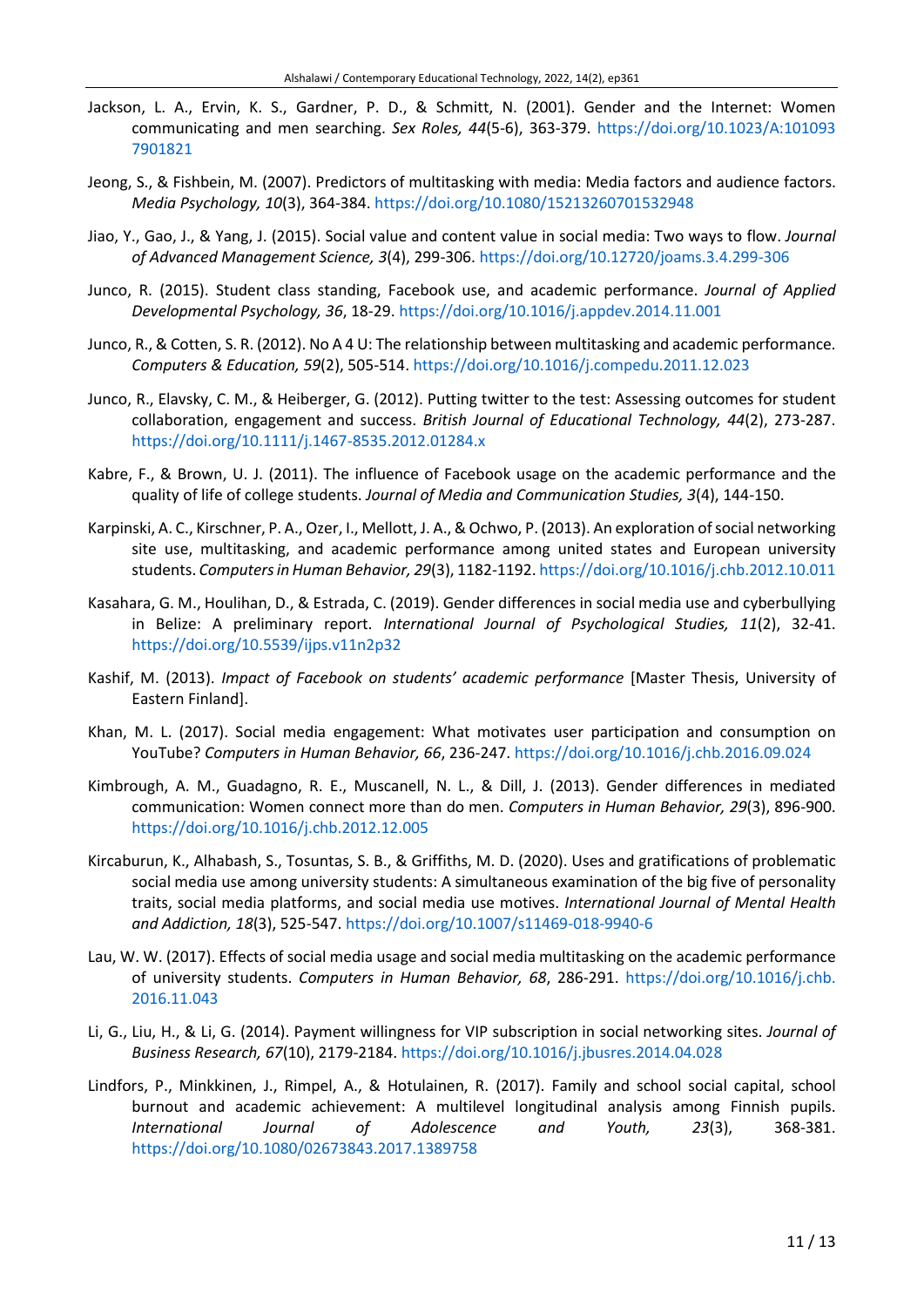- Lubis, S. H., Ridzuan, S., Ishak, I. Y., Othman, H. F., Mohammed, N., Abdul Hamid, Z., Akmal, N.N., Norazizah, Farahana, N., Shahida, Shanti, Zafirah, N., Hui, L. L., & Izham, M. (2012). The relationship between time spent on facebook and cumulative grade point average (CGPA) among third year biomedical science students in faculty health sciences, UKM. *Procedia-Social and Behavioral Sciences, 60*, 590-595. <https://doi.org/10.1016/j.sbspro.2012.09.427>
- Madge, C., Meek, J., Wellens, J., & Hooley, T. (2009). Facebook, social integration and informal learning at university: 'It is more for socialising and talking to friends about work than for actually doing work'. *Learning, Media and Technology, 34*(2), 141-155. <https://doi.org/10.1080/17439880902923606>
- Manca, S., & Ranieri, M. (2016). Facebook and the others. Potentials and obstacles of social media for teaching in higher education. *Computers & Education, 95*, 216-230. [https://doi.org/10.1016/](https://doi.org/10.1016/j.compedu.2016.01.012) [j.compedu.2016.01.012](https://doi.org/10.1016/j.compedu.2016.01.012)
- McLoughlin, C., & Lee, M. J. (2010). Personalised and self regulated learning in the Web 2.0 era: International exemplars of innovative pedagogy using social software. *Australasian Journal of Educational Technology, 26*(1), 28-43. <https://doi.org/10.14742/ajet.1100>
- Michikyan, M., Subrahmanyam, K., & Dennis, J. (2015). Facebook use and academic performance among college students: A mixed-methods study with a multi-ethnic sample. *Computers in Human Behavior, 45*, 265-272. <https://doi.org/10.1016/j.chb.2014.12.033>
- Unlusoy, A., De Haan, M., Leander, K., & Volker, B. (2013). Learning potential in youth's online networks: A multilevel approach. *Computers & Education, 68*, 522-533. <https://doi.org/10.1016/j.compedu.2013.06.007>
- Ophir, E., Nass, C., & Wagner, A. D. (2009). Cognitive control in media multitaskers. *Proceedings of the National Academy of Sciences, 106*(37), 15583-15587. <https://doi.org/10.1073/pnas.0903620106>
- Paul, J. A., Baker, H. M., & Cochran, J. D. (2012). Effect of online social networking on student academic performance. *Computers in Human Behavior, 28*(6), 2117-2127. <https://doi.org/10.1016/j.chb.2012.06.016>
- Raza, M. Y., Khan, A. N., Khan, N. A., Ali, A., & Bano, S. (2020). Dark side of social media and academic performance of public sector schools students: Role of parental school support. *Journal of Public Affairs*, 20(3), e2058. <https://doi.org/10.1002/pa.2058>
- Rideout, V. J., Foehr, U. G., & Roberts, D. F. (2010). *Generation M<sup>2</sup> : Media in the lives of 8-to 18-year-olds*. Henry J. Kaiser Family Foundation*.* <https://files.eric.ed.gov/fulltext/ED527859.pdf>
- Ross, C., Orr, E. S., Sisic, M., Arseneault, J. M., Simmering, M. G., & Orr, R. R. (2009). Personality and motivations associated with Facebook use, *Computers in Human Behavior, 25*(2), 578-586. <https://doi.org/10.1016/j.chb.2008.12.024>
- Sánchez, R. A., Cortijo, V., & Javed, U. (2014). Students' perceptions of Facebook for academic purposes. *Computers & Education, 70*, 138-149. <https://doi.org/10.1016/j.compedu.2013.08.012>
- Sheldon, P., & Bryant, K. (2016). Instagram: Motives for its use and relationship to narcissism and contextual age. *Computers in Human Behavior, 58*, 89-97. <https://doi.org/10.1016/j.chb.2015.12.059>
- Skiera, B., Hinz, O., & Spann, M. (2015). Social media and academic performance: Does the intensity of Facebook activity relate to good grades. *Schmalenbach Business Review, 67*, 54-72. <https://doi.org/10.1007/BF03396923>
- Smith, E. E. (2016). "A real double-edged sword:" Undergraduate perceptions of social media in their learning*. Computers & Education, 103*, 44-58. <https://doi.org/10.1016/j.compedu.2016.09.009>